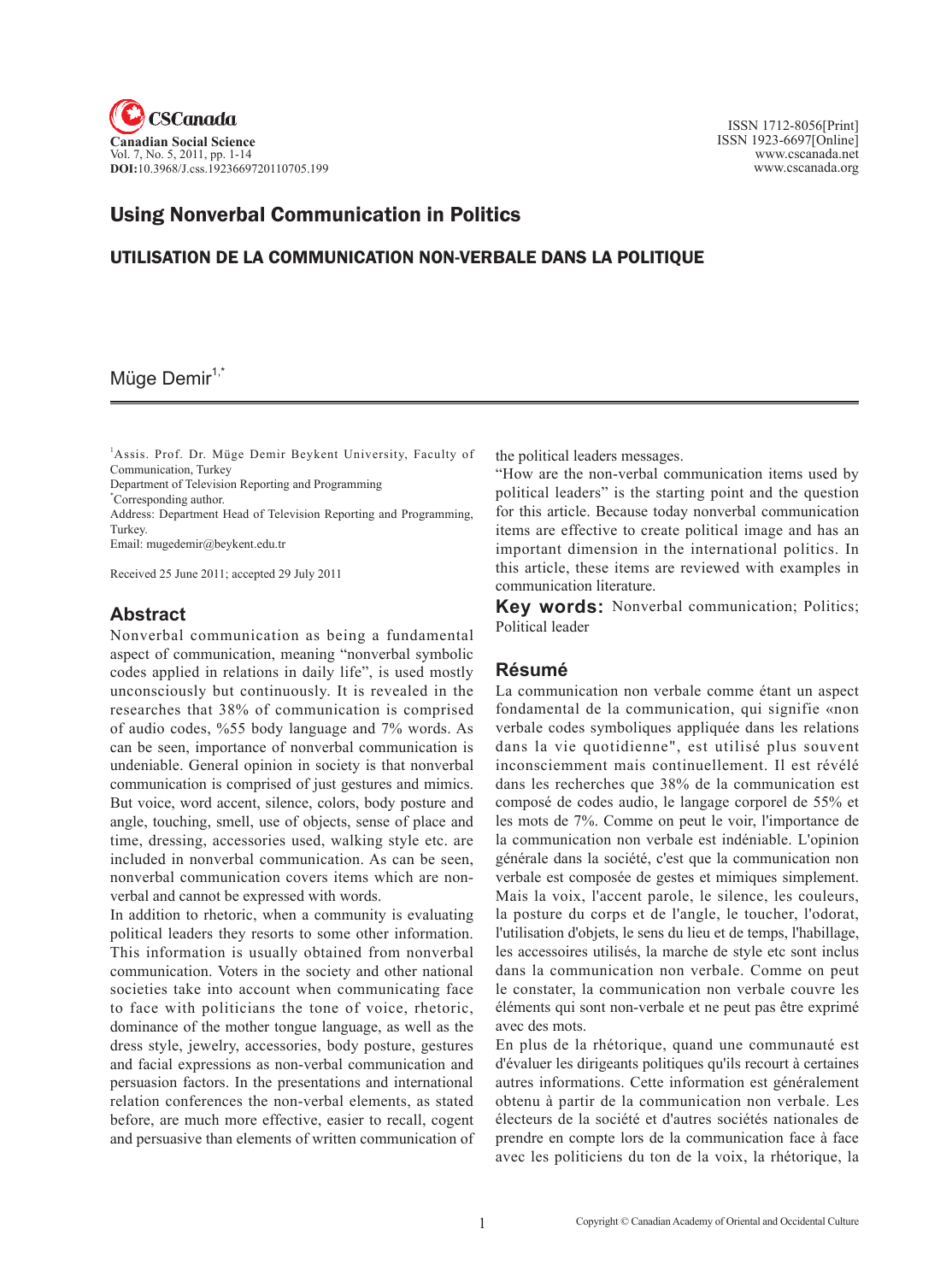dominance de la langue maternelle, ainsi que le style vestimentaire, des bijoux, des accessoires, la posture, les gestes et les expressions faciales que la communication non verbale et les facteurs de la persuasion. Dans les présentations et les conférences internationales concernant les éléments non-verbaux, comme indiqué précédemment, sont beaucoup plus efficaces, plus faciles à rappeler, forte et persuasive que les éléments de la communication écrite des messages des dirigeants politiques.

«Comment sont les éléments de communication nonverbale utilisée par les dirigeants politiques » est le point de départ et la question de cet article. Parce que les éléments de communication non verbale sont aujourd'hui efficaces pour créer l'image politique et a une dimension importante dans la politique internationale. Dans cet article, ces articles sont revus par des exemples dans la littérature de la communication.

**Mots clés:** La communication non verbale; La politique ; Dirigeant politique

## **INTRODUCTION**

Today, understanding and consumption are based on images. Based on targeted group, images are prepared and it was perceived as successful perspective. This is also valid with regard to political leaders. Human being, as a social entity, is affected by changes and developments around himself/herself. These primary changes and transformations in social life generally occur in the area of politics, communication and economics. Today, together with changes in many aforementioned elements characteristics, behaviors and attitudes of leaders also change. Since expectations and types of leadership change, images also change.

In Turkish political history, there are many examples that images of leaders head off the images of the parties. As is known, political leaders designing images and performing management appeal to the community are preferred more. Like society embracing Süleyman Demirel and staying in politics for 40 years… In these years, in the beginning of 1960s, Demirel was Representative in Turkey for a contractor company, Morrison Knudsen Inc. In this term, since Demirel's name was expressed very much together with Morrison, Demirel was called as 'Morrison Süleyman'. Besides this nickname, especially in the beginning of 1970s, he was called as 'Shepherd Sülü", which is also embraced and approved by him. This imputation is mainly a nickname to emphasize that he is 'joe public'. Moreover, Demirel continuously

speaking with Anatolian mouth is an intensifier element for 'Shepherd Sülü' nickname (Akdeniz, p. 2007). When advertising agency conducting Turgut Özal's election campaign noticed during test shots that Özal's hand moves cover almost all of his face, it was deemed suitable to hold a pen in his hand. This pen did not only remove a disadvantage, but also strengthened the image that he had the control in what he did (Özkan, 2004, p. 68).

True Path Party Chairperson, Tansu Çiller, is the only woman leader and the first woman as Prime Minister in Turkey. Çiller draws attention generally with wearing white clothes. Çiller, through climbing up stairs quickly, wanted to give image "She is such dynamic". She is smiley and has discourses on Turkish public value judgments. Leaning on the desk with her two hands gives a masculine image. While she draws attention with her tongue slips, she makes interesting references" (habervitrini, p. 2002). Her unforgettable image item is her scarf. Her masculine style, using her body language as masculine (like speaking with putting her hands on the sides of the desk…) are in mind.

Bülent Ecevit, until 70s, contrary to the accustomed politicians, managed to become an idol with his proper, undisguised attitudes and his very carefully used Turkish in a short period of time. Ecevit benefited mostly from Turkish that many politicians badly use wittingly or unwittingly, and contributed to the language. He added utility, possibility, coordination words to living language. This proficiency in using words skillfully provided an advantage. Until 1970s, Bülent Ecevit stigmatized as 'Karaoğlan' symbol. Bülent Ecevit, being the inventor of 'Left of the center' discourse, met the need for peace, freedom and brotherhood in seventies with her blue colored shirt and pigeons he let fly (Özkan, 2004, p. 39).

It is observed that parties integrated with leaders loose votes after the leader stays away from the politics. Qualifications of charismatic leaders attain more importance today. It is due to grasping this importance by the leaders; today many political leaders get trainings to improve their charisma and image. Elements of nonverbal communication like physical features, character, temperament, walking, posture, education, dressing style are effective factors in image making. For example accessories used by many political leaders stand out in their images. Accessories used and colors identified with the leaders such as Süleyman Demirel's hat waved to the crowds, Bülent Ecevit's blue shirt and cap, Necmettin Erbakan's shining ties, Mesut Yılmaz's white-collar shirts, Tansu Çiller's scarf, Cem Uzan wearing white-collar shirt during election campaign are the symbols distinguish politicians from other candidates and stay in the minds of the electorate (Kırlı ve Ünal, 2004, p. 58-59).

 In Ottoman history, like today's history, we also can see using nonverbal communication in politics. "Glorious Medal (Nişan –ı Zişan)" given by Sultan Abdülhamit to Theodor Herzl, founder of Zionism, accordingly The

Müge Demir (2011). Using Nonverbal Communication in Politics. Canadian Social Science, 7(5), 1-14. Available from: URL: http://www. cscanada.net/index.php/css/article/view/j.css.1923669720110705.199 DOI: http://dx.doi.org/10.3968/j.css.1923669720110705.199.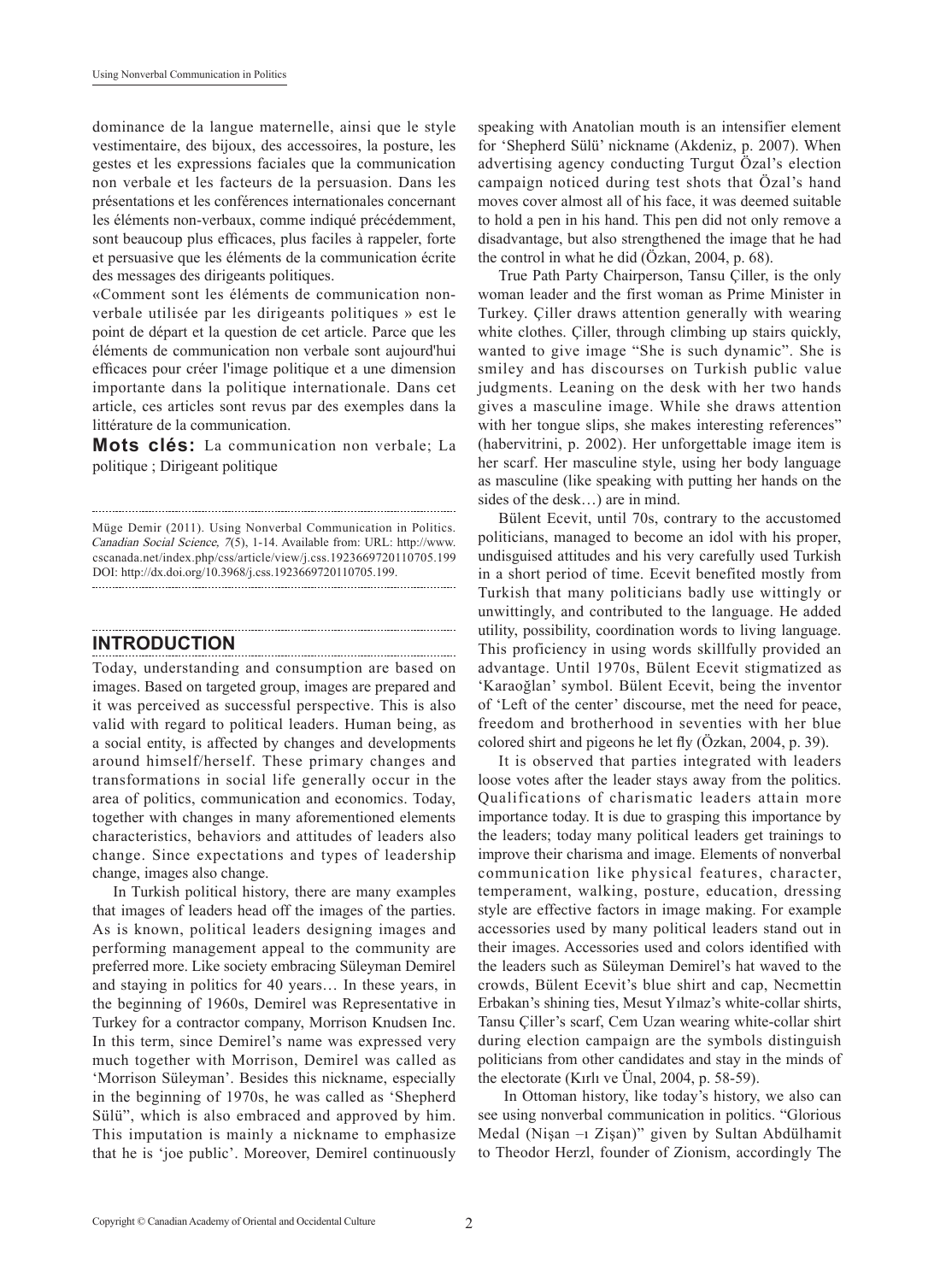State of Israel, provided Herzl a prestige when he wore in state receptions. When Pope was Herzl's Great Medal given by Ottomans called him as "Commander"; Herzl used his medals as proof to persuade his ethnics to found State of Israel. As is seen, a medal or tiepin given by Ottoman Empire in that time, as the element of nonverbal communication, bears the meanings "prestige, power with regard to convince, admittance in high state officials".

This article presents the place of nonverbal communication which acquires great importance in the design of political leaders' images and in national and international political arena and its usage with examples. At this point, starting from discussion on 'what is the usage of the elements of nonverbal communication?' in order to present the usage of these elements by political leaders and countries, it is intended to review nonverbal communication literature which has a great place in science of communication and convincing communication.

#### 1. ELEMENTS OF NONVERBAL **Communication**

Human as a social entity, carries on his/her life in continuous communication since his/her birth. Starting from the birth until the end of life with a certain structure and order, individual, through diversification in socialization, continues to communicate due to reasons such as to give information to those around him/her or take information from them, to joy, to integrate, to express his/her attitudes, ideas and feelings or learn theirs or just to be a listener.

If interpersonal communication is defined as a process of transferring information, emotion, idea, attitude and opinions, behaviors for change through a relationship between resource and receiver from one person to another using some channels, it can be said that even the most simple speech is also a way of persuasion. As can be seen in daily life, in many circumstances that communication takes place, people try to persuade someone to the accuracy of the information they give or to change their behavior or to persuade in something else. Because, persuasion is an important and common factor in communication. Moreover famous thinker Aristotle defines communication as "all proper meanings of persuasion" (Yüksel 2005, p. 4).

If it is considered that the biggest factor contributing to the success and failure in communication is "persuasion", positive result of persuasion efforts of the politicians on huge crowds is based on their success in the communication they build with such crowds.

Nonverbal communication constituting a primary aspect of communication, meaning "nonverbal ones in the symbolic codes applied in daily relations", is mostly unconsciously but continuously used in meaning making, sharing and persuasion. For nonverbal communication, it took time to be subject matter for scientific research and to be used by public opinion leaders especially politicians.

This delay is inherent in societies where verbal and written languages are considered as primary categories of communication, and art of speech and writing are sublimated. False assumption saying that interpersonal face to face communication is a fact that starts with talking is also effective in this delay. In short, regarding nature of communication, this fallacy, for a long time leaded to not emphasize enough nonverbal communication codes that annotate through the most developed visual channels of human together with hearing. In fact, using visual codes constituting the most important part of nonverbal communication is as old as communication history of human. Humans of primitive and traditional societies developed very capable codes for religious origin ceremonies as much as for daily practices. Besides, naturally intonation, facial expression, mimics, kinesics, gestures in interpersonal face to face communication are always effective in the formation of sphere and meaning of nonverbal communication. On the other hand, in the formation of impressions and decisions with regard to others, visual codes bear an important function as intuitional evaluation tool (Yüksel 2005, p. 155).

It is revealed in the researches that 38% of communication is comprised of audio codes, %55 body language and 7% words. As can be seen, importance of nonverbal communication is undeniable. General opinion in society is that nonverbal communication is comprised of just gestures and mimics. But voice, word accent, silence, colors, body posture and angle, touching, smell, use of objects, sense of place and time, dressing, accessories used, walking style etc. are included in nonverbal communication. As can be seen, nonverbal communication covers items which are non-verbal and cannot be expressed with words.

Primary instrument of communication is language. But besides the language spoken using language, intonation, style of writing in written communication are also instrumental keys for the individual/s who are sender or target audience for what they want to transfer. These are factors contributing to communication in receiving and sending message.

Features of nonverbal communication that is the subject of our article, political leaders frequently even professionally use, can be compiled as follows: (H.Tutar, K.Yılmaz 2005, p. 63-67), (Yüksel 2005, p. 156).

•Nonverbal communication is effective. As can be understood from statistics given before, people send their messages via nonverbal communication. Nonverbal communication can be expressed more effective and in directive way. The most effective messages related to emotions and relationships are nonverbal ones. Sometimes a look, a posture and a touch are most effective than speaking.

• It precludes inexistence of communication. We can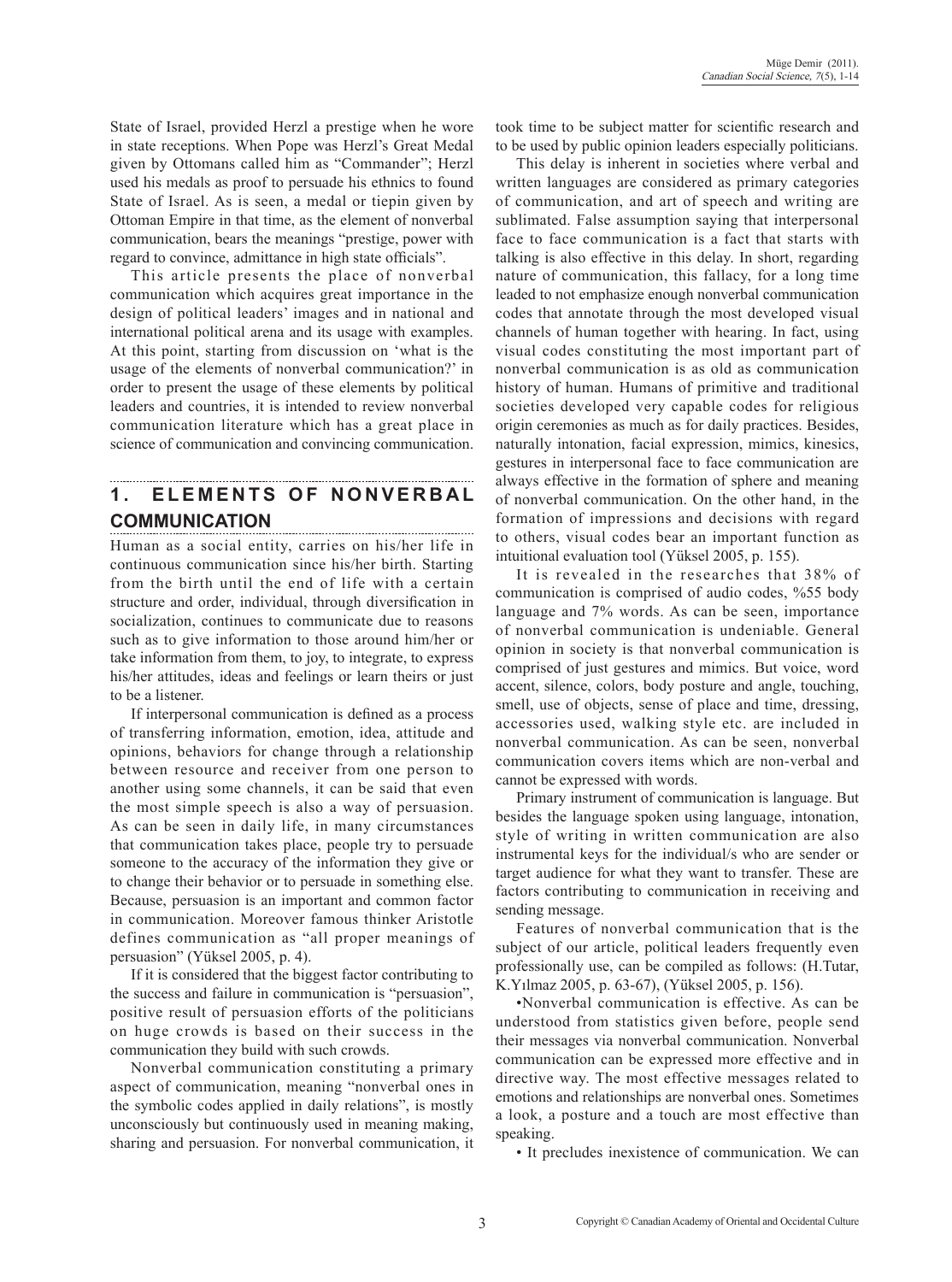understand the behavior of an angry, tired, unhappy or excited person from his/her body language. Two people looking at each other, measures of their distance, their facial expressions, hand or foot moves (e.g. holding hands tight, making fist or knocking on the table with hands or hitting the ground with foot rapidly) provide us information about whether nonverbal communication resulted positively or negatively.

• Nonverbal communication indicates feelings. Ideas are expressed with verbal communication, while feelings are expressed more easily with nonverbal communication. It helps us to express feelings and enthusiasm competently.

• It provides communication with different meaning. For whatever reason, an angry person saying "I am not angry" with yelling is an example of this. Intonation, hand-arm moves, facial expressions of a person verbally expressing that s/he is not angry may show that s/he is angry.

• Messages sent via body language are more effective compared to verbal communication. Vibration in the voice, starting to falter, flushing, sweating, wringing hands, clicking fingers or knocking on the table rapidly in the person trying to tell a lie result to reveal the truth s/he tries to hide through nonverbal communication.

• Nonverbal communication is vague. In nonverbal communication, it is hard even impossible to explain the meaning of some messages. For example, it is not possible from body language to understand the reason of unhappiness of one of the couples or friends living together. Because this unhappiness can arise from reasons like tiredness, illness, and hatred.

• Moreover, personal and cultural differences can increase uncertainty in nonverbal communication. Because, nonverbal communication is formed in culture. Body language is universal but this universality does not mean that same behavior is used in every culture in the same meaning but body language is used in every culture. While some nonverbal communication behaviors provide a common language among cultures, some of them vary from culture to culture. Roger E. Axtell, analyzing differences in cultures also gave some examples from Turkey in his book titled "Gestures – The Do's and Taboos of Body Language around the World". According to Axtell's evaluations, while the sign made by forefinger and middle finger standing tight and other fingers twisted, looking like letter "V" means "victory" in Europe, in Turkey it is used to show number "two". A common hand move in Europe and America meaning nothing for an Asian (e.g. making quotation mark (") in order to show that the topic is important.

• It ensures us to define and specify relationships between individuals and to get information about the content of verbal communication. Distance – stability relationship and especially hand –arm moves ensure us to define relationship between individuals.

We can resolve nonverbal communication into its

elements as "silent communication (body language)", vocal communication (voice tone, speed and rhythm etc), objective communication (dresses, accessories, colors, distance, walking and way of sitting, time etc.). Before coming to how politicians use them, first of all, shortly we should look at what they mean in general (Ker Dinçer, 2001).

# **2. SILENT COMMUNICATION** (Posture,

### Moves of Eyes And Body)

#### **2.1 Body**

Chest center is an important body language indicator openly expressing what we think about us and those who around us. We use our body in three main ways: Open (arms are sided freely and loose), closed (arms put around chest, looking over shoulder, shoulders situated in lower position or buttons of the jacket are fastened) or peaceful (arms are sided; shoulders are situated in lower position).

#### **2.2 Head**

In order to understand the use of head in body language, it is mentioned about two lines dividing head into four. These lines are **ego-line** assumed to pass through ears and **others line** passing from top to chin. If the head is upward on the ego-line, it is superiority; if it is downward it is peacefulness, subjection. If it is towards others on the others line, it means agreement; if it is contrary to the person it means disagreement.

#### **2.3 Posture**

People are in different body postures in communication with one another. But posture that must be basically known and be applied is the posture of taking communicated person directly to face and a straight body.

#### **2.4 Gestures**

Generally, all hand and arm moves are called as gesture. Gestures are the features that color and strengthen the given message, speech made. In this matter, noteworthy point is that gestures should not be used to complete missing words. Since gestures are sum of hand and arm moves, both organs should be mentioned separately.

#### **2.4.1 Hands**

Hands are the most effective and sensitive organ in expressing oneself. Through opening the hands, readiness to communication, through showing palm friendly approach it can be reflected on individual/s. **Arms** also have a special emphasis with regard to body language. Self confident people move their arms in naturality and confidence. Half closing (one hand under arm, other hand free) reflects readiness to communication, waiting for persuasion, crossing legs reflects you are closed, crossing fingers your stressful, tense situation, putting finger or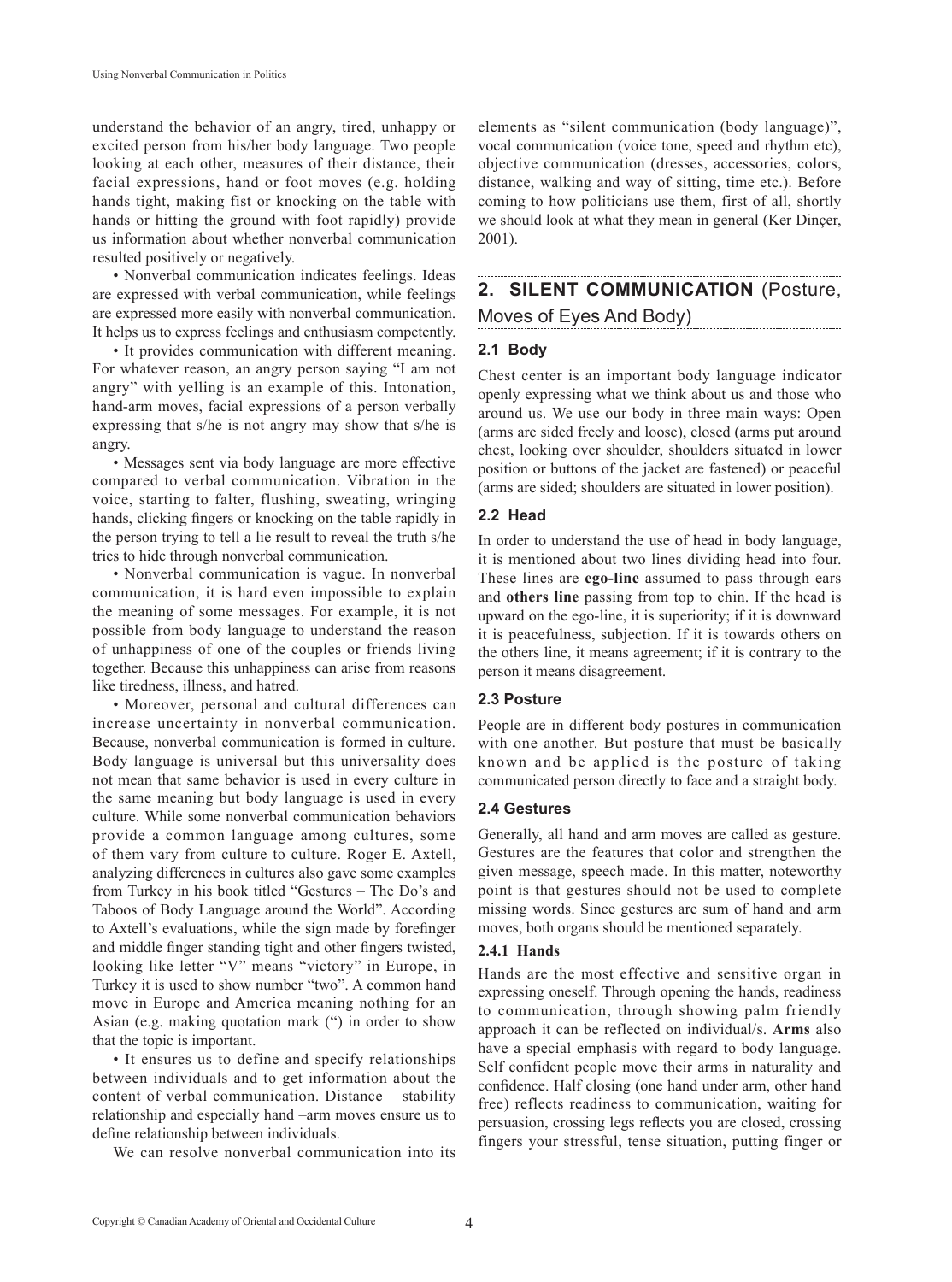an object into the mouth (earpiece, pen etc) reflects your need for confidence, supporting chin from down reflects your effort to gain physical support in order to prevent to loose attention from the topic, scratching the chin reflects your decision making process.

### **2. 5 Mimics**

The most precise meanings of body language occurs in the face. Mimic is another name for facial expression or moves. People can easily express their feelings through their mimics at that moment. The reason of this is putting face muscles into 250,000 different styles. **Eyelids:** They are the signs of being on the alert and natural. Thick eyelids reflect sleepy, cool blooded, slowly moving, and controlled personality. **Eyes:** Called as "the mirror of the spirit", they are the most speaking organs with regard to body language. From the colors of eyes to sight direction, theirs sizes, there are many researches on several subjects and several findings are held. While looking at interested objects and people, pupillars get bigger, and while looking at uninterested objects and people, pupillars get smaller unawares. If their direction is towards the person spoken to, it expresses intimacy and interest, if it is towards down, it expresses accepting the superiority. When it is analyzed from sight duration, it should be used carefully. Long and straight looks bore the person, short ones than reflects apathy. There is a difference between sincere simile and smiling to keep up appearance. In a fake smile, eye muscles are not tightened, do not move, there is just a move of the lips. **Lips:** As motion, curling, turning up expresses the feelings like superiority and frowning. The best motion with lips is smile.

Face is also sum of parts in itself. Parts constituting this sum are generally facial style and ratio, forehead, eyebrows, eyelid, lips, chin, ears and skin color. A confident expression is compatible with the given message. In expressing feelings like anger, bitterness or happiness, facial expression and feeling situation must coincide with each other. If one is aware of the facial expression, bitterness, happiness, sadness feelings etc can be sent in appropriate facial expression and accurately to the individual/s spoken to.

### **2.6 Legs**

Like in body and head moves, the posture of the foot may also transmit interest or disinterest to the communicated person or the topic. Crossing legs towards the person spoken with, supporting this move with the posture of foot reflects being interested in the communicated person. While the direction of legs towards the door means the wish to go, stepping down the foot continuously expresses stress or excitement.

# **3. VOCAL COMMUNICATION** (The Color, Tone and Rhythm of the Voice Etc.)

Features like tone, rhythm, going up and down, monotonousness, softness, harshness, resonance of the voice are nonverbal communication elements revealing feelings and enthusiasm. In each type communication (interpersonal, intergroup etc.) we emphasize the word we use. However; instead of what we say, how we say is more important. The tone, high or low volume of the voice, stresses, impression on the person, image assist in defining relation-distance (formal-informal relationship) equilibrium between individuals. In a political speech, while persuasion possibility increases with a strong voice tone and suitable stresses, tone of and rhythm of the voice used by a couple having an emotional relationship will be the auxiliary elements.

### **4. OBJECTIVE COMMUNICATION**  (Dresses, Accessories, Colors, Distance, Time Etc.)

### **4.1 Place Usage**

Although the place has a very important place in communication, due to being generally effective in covert ways, its importance and value in communication are not understood very much. In fact, it is one of the factors affecting communication environment. Too big or too small, crowded or too desolate places have different impacts on communication. Spatial characteristics like organization of a room, shapes, colors of furniture, sitting plan are effective in interpersonal communication. Personal place perception existing in each person, while mentioning about psychological place perception and defining distance-equilibrium relation with others, office, furniture and sitting plan used as physical place also have an important place in place usage in communication.

Besides personal distances composing a psychological area, physical place usage takes an important place in communication as mentioned before. Types of place usage can be an indicator of friendship and also means status. Being in front, sitting in high place, sitting in the right mean high status. In a meeting table, person sitting on the right of the president of the meeting is in the highest status after president. In conferences and meetings, individuals sitting in the first row are also the most authorized people. "Sitting in high place" also is an indicator of status especially in political relationships, as we will discuss later in using nonverbal communication in politics. Though an office with dark color, big leather chairs is an indictor of the authority of the person, talking from the back of the table also is an indicator of authoritarian position. During interview, person is sat right across the table again in order to declare status difference.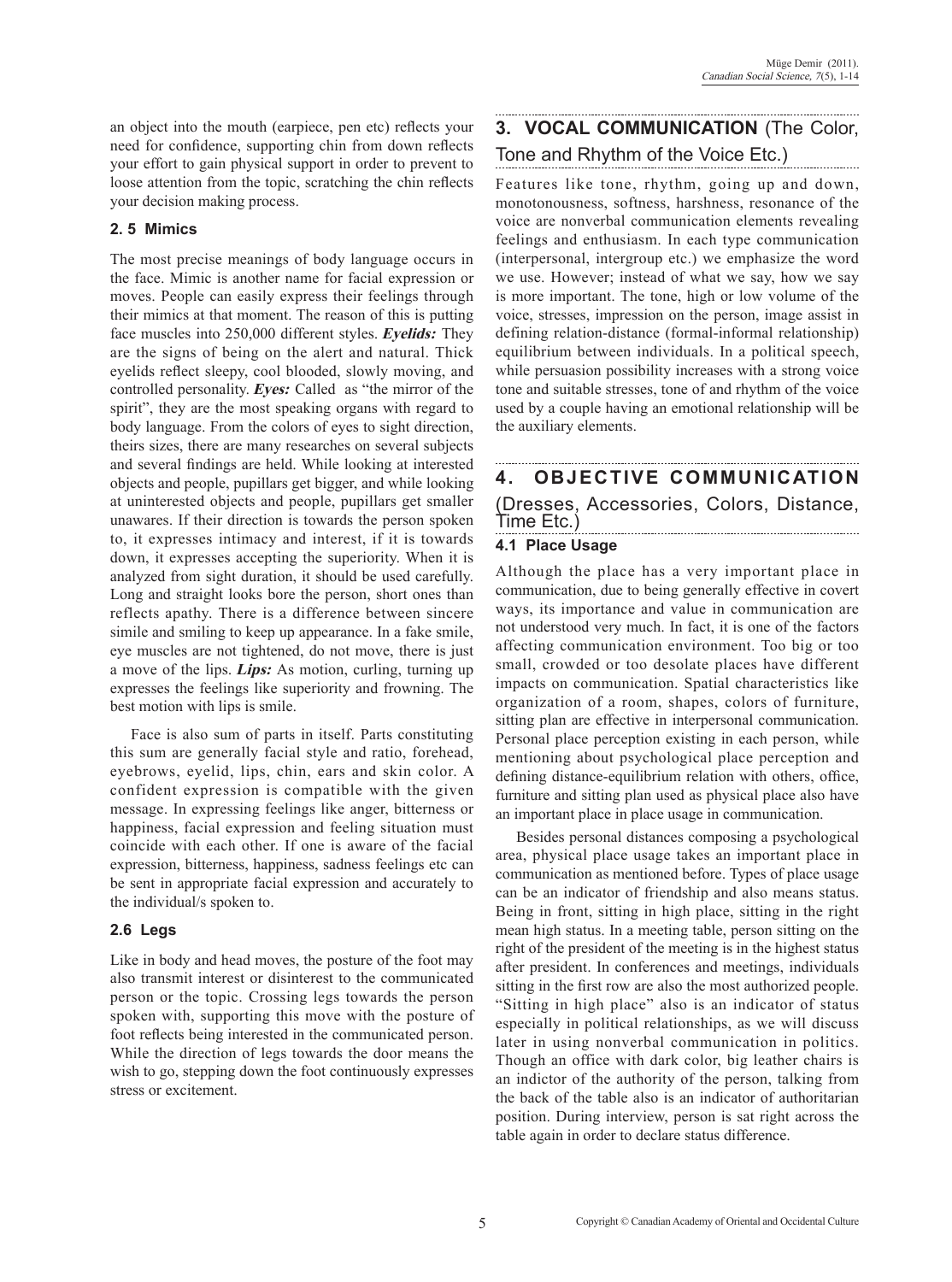#### **4.2 The Language of the Time**

Time is also part of communication like place. Each society has a time perception and understanding. While it is observed that in some societies, time is spent unimportantly, in some of them price of each second is evaluated as money. In developed countries like America, Canada, England, Germany and France it is observed that distance social life reflecting on society's general body language and intimacy level is also reflected on material and sharing issues. In South America and Middle Eastern countries and Turkey that can be called less as developed or developing countries, the situation is on the contrary. Making someone wait, being late or spending time for each other is perceived as normal or can be compensated.

In interpersonal communication, being on time and in requested place or not reflects the emphasis shown to the person. If the situation of not showing up on time and in the requested place occurs continuously, executor of this situation can be qualified as "irresponsible", and person subjected to this situation can be qualified as "affronted, counted worthless". Although this is a greatly encountered subject in interpersonal relationship in daily life, later we will also discuss examples in political life.

#### **4.4 Nonverbal Communication: Silence**

Silent communication, i.e. stop talking, is the most important and inseparable parts. Because, in order to communicate with other people, at least one should shut up and listen (Yüksel 2005, s.94).

#### **4.5 Types of Sit and Walk**

Sitting and walking, like other nonverbal communication elements, are kinds of sending several messages. While sitting next to door indicates less confident people, one sitting in the first place on the table is perceived as leader, the one sitting on the first right is the person closest to the leader, holding the highest status after the leader. In a rectangular meeting table, the person sitting on the narrow side is the leader of the group. The ones sitting next to that person are the supporters of the leader. Person sitting in the opposite side of the table is in the position of the rival to the leader. There is a balance among the people sitting in a square table. If there is balance and equality between the participants in the meeting, round tables should be preferred. According to nonverbal communication principles; if the walking of a group is observed, person walking in front and in the middle is the leader.

#### **4.6 Language of colors**

Colors being important in communication as the symbols of feeling, thinking and even the political ideologies, they are also used in defining social status in their societies. In a University, all academicians wear dark blue robes with school logo, rector wearing white one, chairperson wearing red colored one can be given as example.

**Table 1 Colors, Created Spirituality and Their Symbolic Connotations**

| Colors       | Spiritual condition they create                                                                                               | Symbolic connotations                                                                                                |
|--------------|-------------------------------------------------------------------------------------------------------------------------------|----------------------------------------------------------------------------------------------------------------------|
| <b>Brown</b> | Sad, unfragile, sorrowful, languishing, melancholic, being notr                                                               | Melancholy, protection, fall, deterioration, sensitivity,<br>apologize.                                              |
| White        | Cheer, ease, being notr, cold                                                                                                 | Seriousness, purity, cleanness, femininity, sensitivity, joy, light,<br>innocence, loyalty, accuracy, pusillanimity. |
| <b>Black</b> | Sad, stressful, fear, sorrowful, languishing, melancholic                                                                     | Dark, power, leadership, protection, deterioration, secrecy,<br>wisdom, death, apologize.                            |
| Green        | pleasure, doing business without hurry, being controlled                                                                      | Security, peace, jealousy, hatred, silence.                                                                          |
| Purple       | Depressive, sad, sober, noble, splendid                                                                                       | Wisdom, victory, show off, richness, tragedy.                                                                        |
| Orange       | Displeasure, excitement, disturbed, distress, simulative                                                                      | Sun, fruit, appetite, being thoughtful (gentle).                                                                     |
| Yellow       | Displeasure, excitement, hostility, joy, brilliant                                                                            | Sun, light, wisdom, masculine, nobility (China), sorrow                                                              |
|              |                                                                                                                               | (Greece), using a bad thing for a bad reason (Italy), hunger<br>(Egypt).                                             |
| Red          | Hot, affectionate, angry, opposite, hatred, live, excitement, love                                                            | Happiness, relish, intimacy, sin, blood, fury, formality,<br>disturbance                                             |
| Blue         | Calmness, pleasure, doing business without hurry, distance,<br>security, superiority, being easily hurt, being easily get sad | Dignity, sadness, compassion, reality.                                                                               |

**Source:** Loretta A. MALANDRO, Larry BARKER, D.Ann BARKER, "Nonverbal Communication", 2nd Edition, New York: McGraw Hill, 1989, sf: 158.

#### **4.3 D ress, A cces sory Us age A nd Physical Attractiveness**

In interpersonal communication, physical attractiveness, dress and accessory usage are the most important factors in identifying individuals' communication style. Many sayings starting from "People are welcomed with their dresses, sent off with their ideas" mention about its importance in first impression. Today image covers all areas of life and information, experience and specialty in physical attractiveness, body language, dress, accessory usage, listening, speaking, courtesy became puzzle parts that should be gathered. Now, appearance is perceived as a "label" and constitutes an important part of impression on people.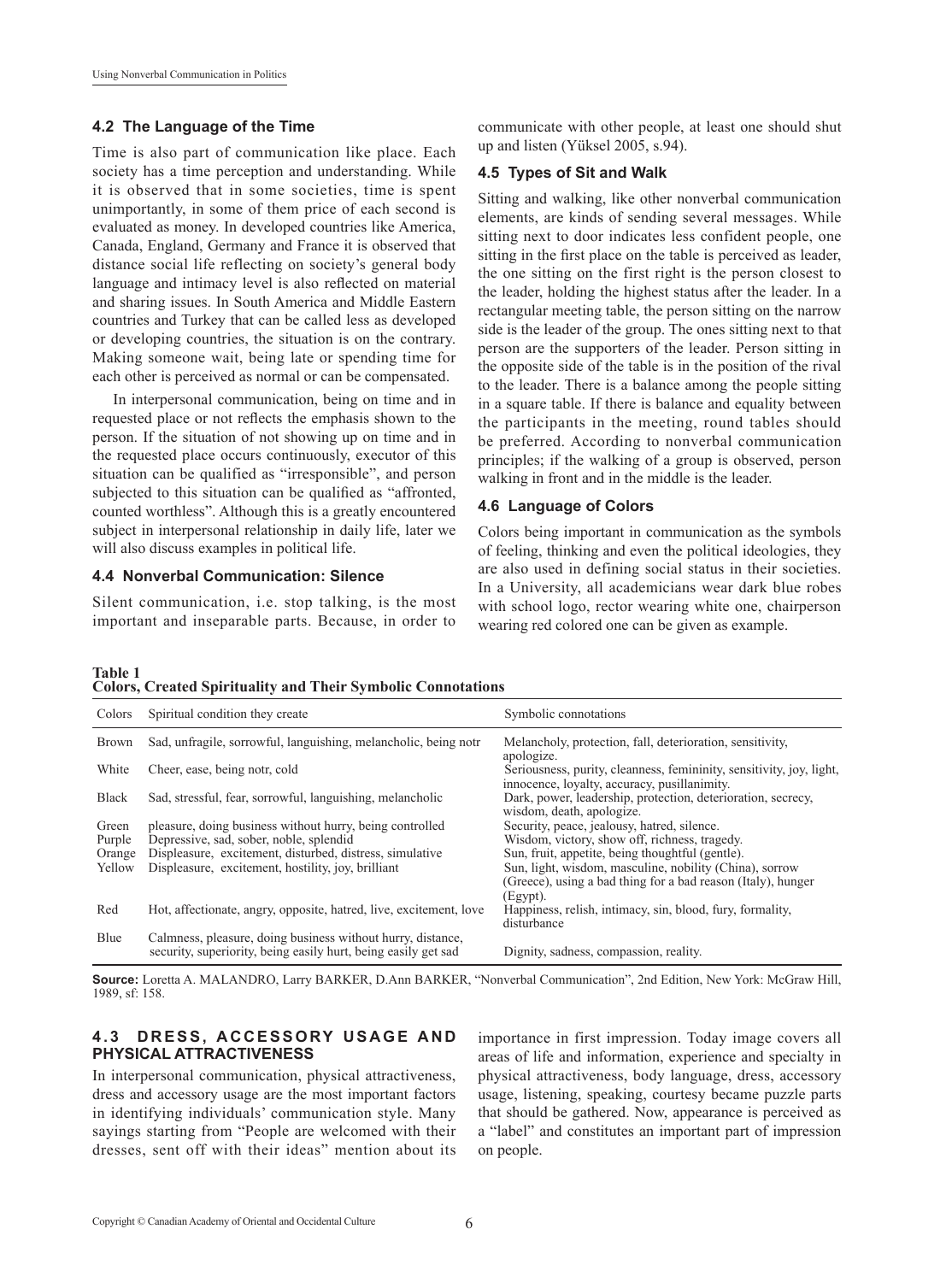Since physical appearance, body shape, posture, dress, and height and weight ratio are the first elements observed, individuals, before starting to communicate, place cognitive templates in their minds on the information they gather from appearance. After this cognitive placement, type of address is decided. It is observed that sometimes addresses such as "miss, mister", and sometimes "sister, uncle, aunt, fellow" can be used. In our business or private life, placing people in "friendship" concept, accepting them in our social area occurs after evaluating them firstly with regard to "appearance, physical appearance. Prevalent in history, one of the most important problems of the societies which still exists today is "blackwhite" distinction that also originates from hair and skin differences and perceiving this as "the sole and the most important element" in personal distinction.

### **5. EXAMPLES OF NONVERBAL communication in politics and its importance**

Moving from Wilbur Schramm's saying "each section related to human community and behaviors should deal with communication", we can say that politics also will and must be in continuous interaction. Communication, as process starting with birth and runs through the life, has many functions like integration meaning unification. Communication being a fact unifying individuals, organizations and societies, is social, and it is the base of the social life.

Politics, on the other hand, is an art of management or science, meaning social science. It is a business of affecting, changing or directing government/state performance. It is the knowledge or the art of seizing and holding state governance. What is related to power and leadership between individuals and groups is competition. It is the sum of relation complex between individuals living in a society.

When considering all human activities maintained with communication, individuals should develope their communication skills, use verbal and nonverbal communication in unity in order to express themselves, understand others or change their ideas, feelings, attitudes and behaviors. As mentioned before, politics being an art of management is at the same time application of technique of communication and its methods, communication processes and skills. Today's world, understandings and consumptions are based on images. In the formation of an image which is a concept met in each area and each term of life, factors mentioned in the beginning of the article have great importance. In the course of time, politicians also understood the importance of communication and began to cooperate with professionally serving institutions in this area. They work hard to apply communication techniques in the best way to organize successful election campaigns. Based on target audience, images are prepared. As expectations and leadership types change, similarly images also change. Political discourse creates leaders as actors, too. In Turkish political history, there are examples in which their images are beyond the parties they belong. It is also observed that when leaders of the parties that unified with their parties stay away from the political arena, they loose the votes of the electorate. Characteristics of charismatic leadership gained more importance in today's society (Ünal, 2010). Although they receive help from most of the Professional person or institution, it is observed that they cannot use successful communication techniques. The ones comprehending the importance of using nonverbal communication elements in reflecting feelings, thinking and ideologies to the vast majority of public choose using image making and visual elements in high level in their election campaigns. Besides successful ones, there are also the ones who can not comprehend what, where to use completely. For example, in the opening of new party building, assigning Russian models without considering negative impact on the voters, is nothing but image making effort. In 1999, Republican Peoples' Party (CHP) leader Deniz Baykal imitating the scene appearance of Ricky Martin whose albums were on top of the lists, leaded to failure in passing the threshold. In 2002 election campaign term, Mesut Yılmaz stressfully eating cookies during an open session in a TV program, made him listed among the political leaders that could not use nonverbal communication elements, primarily body language. So, which communication skills that political leaders should have? (Gökcan, 2011)

 - Before the speech, one should identify the needs and beliefs of the audience, build a communication as if s/he is a member of the targeted audience.

- should speak good Turkish.

- should have the capacity to arrange intonation well.

- should make good breath control.

- should have persuasive characteristics and know persuasive communication techniques well.

- should use nonverbal communication well.

- should not ramble.

- should be ready for possible protests and certainly should not oppose the protests.

- should control body language.

- should use time effectively.

- should prefer speaking with examples instead of theoretical speaking.

- should give the impression of audience control.

- should speak with considering social features of the targeted audience, understanding their feelings and opinions, with making empathy.

- should reflect sincerity in speeches, should give feeling of trust.

- should stay away from making disordered sentences time to time.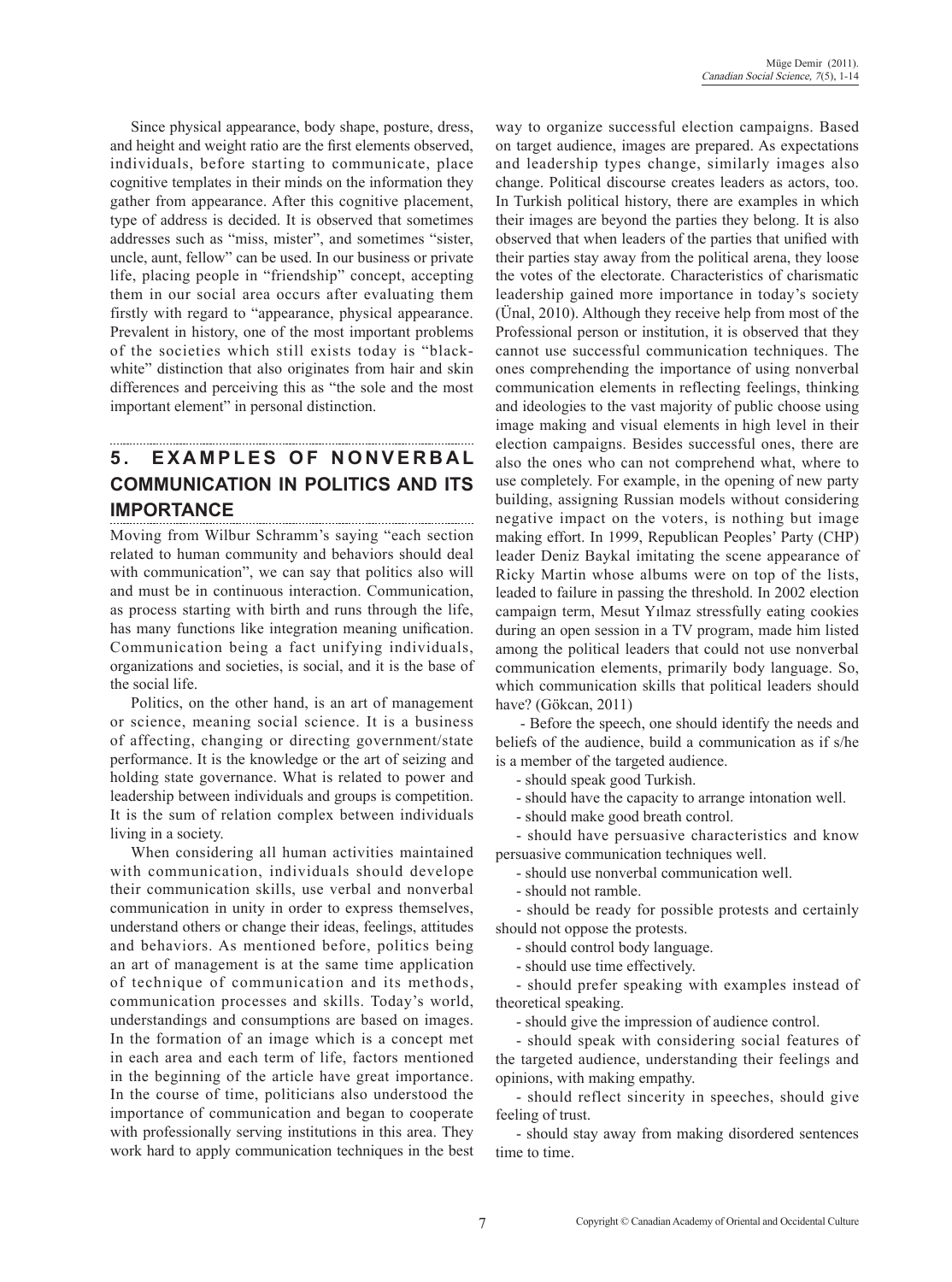- should reflect a unity in feelings, opinions and behaviors.

- should not be criticizing all the time, but explain what s/he can do.

- should stay away from impractical and attacking discourse.

 "Image management" creating a business area itself and finding a place especially in advertising sector as a miracle of making expected impact on the other side, also provides to be understood in political arena in the course of time. Today, together with many elements changing, the qualifications that leaders should have, their behaviors and attitudes also changed. At this point, 'image' helps the leaders. Image is used as a gun by political leaders in order to create an impact on the society. Political leaders designing images valid for targeted audience and accomplishing governance are preferred by such leaders more. Thus, candidates should be careful in their personal images. Symbols like physical qualifications, character, temperament, walk, posture, education, dressing style are important factors in individual's image making. In this manner, accessories used in image making can come to the forefront. In Turkish political history, some political leaders are remembered with their accessories. Identified colors and used accessories such as Süleyman Demirel's hat waved to the crowds, Bülent Eecevit's blue shirt and cap, Necmettin Erbakan's shiny ties, Mesut Yılmaz's white collar shirts, Tansu Çiller's scarf, Cem Uzan wearing white shirt along his election campaign are the symbols to differentiate politicians from others and recalled easily in voters' minds. (Kırlı ve Ünal, 2004, p. 58-59). Leadership, in simple meaning, can be defined as a process of impressing and directing others' activities in order to achieve personal or group targets in certain circumstances. Leadership is a process related to what leaders do. Leader is, then, a person leading to the behavior within specific goals. Impressing others is placed in the basis of leadership. (Sabuncuoğlu ve Tüz, 2005, p. 204).

 In today's politics, having leaders which are mostly colorful, the power of 'charismatic leadership' concept on the voter, with taking impressive power from personality qualification and posture, took its place among important identifiers of image making efforts. Image fact, frequently used in daily life, in order to created targeted perception level on voter especially in political arena, appears as the sum of target series which require professional work, and must not be left to the coincidences. Political leaders use professional image making in effort to transform their representative pictures, as much as their party programs, into positive visuals to be created in the minds of their targeted audience (Ünal, 2010). According to Prof. Dr Albert Mehrabian from University of California, impact of words on communication is 7 percent, voice tone is 38 percent, and body language is 55 percent. If your eyes do not coincide with your words, what you say is not important. If your eyes movements, moving your hands, arms while talking make you be listened and ensures trust to what you say or on the contrary, make them think that what you say is not right. Body language expert Ercan Kaşıkçı also says that "A manager building empathy bridge is a person reached to manager status, free from manager logic and adds that: "Even slaves do not like to be managed, why employers like a chief like a manager? Motivation factors have an important place among performance development techniques. A manager can give motivation to his/her personnel through making empathy, listening and understanding him/her. But using body language does not mean that some memorized moves placed without a meaning. Verbal and nonverbal communication a complete sum."

 When we Orient subject to the politics, Turgut Özal is a man for all places, Recep Tayyip Erdoğan is aware of the importance of nonverbal communication, Deniz Baykal is though and furious, Devlet Bahçeli is tense and stressful; Bülent Arınç is a politician with confusing mimmics. Expert Kaşıkçı commenting the body languages of the politicians, reveal his conclusions regarding political leaders in Turkey as follows: (Hürriyet Daily Newspaper)

**ATATÜRK:** A leader in which not only body language but also nonverbal communication is the most challenging leader. Very much fashionable, decisive looks, charismatic posture, confident walk. His fit dresses, accessories, hat, chain watch, cigarette box, stick, all of them are chosen most accurately and in harmony.

 **TURGUT ÖZAL:** He managed to be the man for all places. With his citizen short, he was a rare politician who could be a citizen with his short and a leader with his suit. As an accossory, he used the pen like a maestro. His salutation with holding his hands in the air was, then, became the symbol of the party and citizens.

**SÜLEYMAN DEMİREL:** Süleyman Demirel is another leader who used his mimics and gestures successfully. As accessory, his hat and salutation is very effective and catchy. Despite his old age, he still uses his mimics and gestures successfully. On the other hand, he successfully uses his glasses as an accessory.

**RECEP TAYYİP ERDOĞAN:** During time that he was the mayor and in the first terms of his political life, he did not use his body language very effectively. In the course of time, he improved himself. He behaves with being aware of the importance of the mimics and gestures. He knows the importance of nonverbal communication. During election campaigns, there was a body language show. He has his original salutation. He welcomes salutation with putting his right hand on his heart. His hands are always open like hugging. Tense is not observed on his face very much but tiredness. On the contrary to that, his negative side is that he cannot control his feelings and reacts emotionally. As an accessory, using red tie,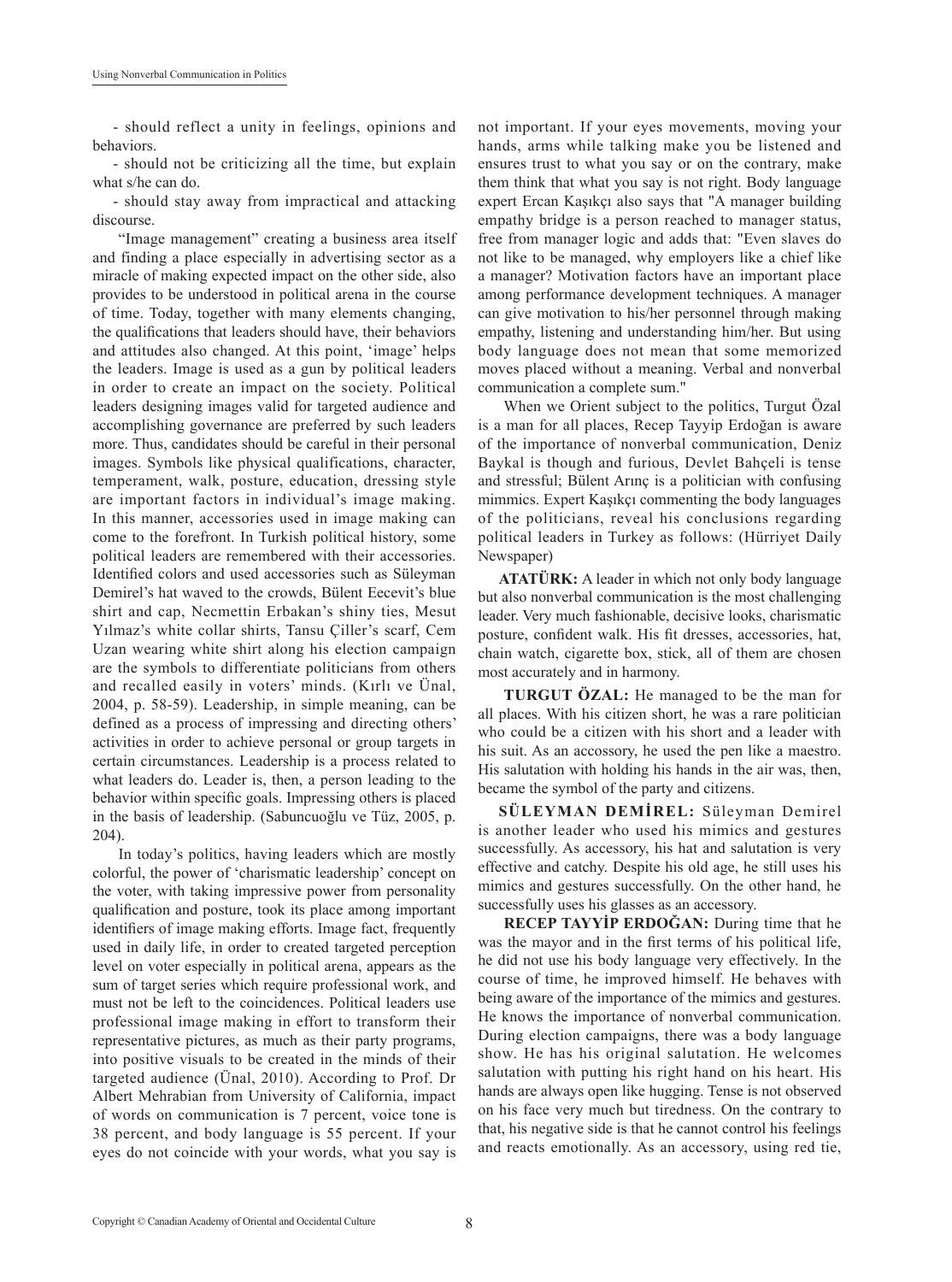white shirt and a flag pin on his jacket are also very harmonious. He frequently and effectively uses touching during communication.

 **DENİZ BAYKAL:** Although he is a political leader that smiling fits best, he is also the leader having the harshest mimics and gestures. In his gestures and mimics, he always has an anger and fury. Sometimes, he becomes ready to attack with his hand put on the sides of his body in the belt line. Sometimes he uses a threatening sign (Just like a gun sign with his hands holding up thumb, other fingers closed). Sometimes with putting his right hand's forefinger to his right temple, he enters into a style like lecturing "there is mind and logic". While doing all of these, he misses to make empathy with public. Public does not want an angry, reactionary but a hugging leader with his solutions and confidence giver. But these are not reflected on verbal and nonverbal communication.

**DEVLET BAHCELI:** He is one of the leaders that has the most stable mimics and gestures. He does not make an open communication. Generally he speaks with holding his hand on the platform; he reflects the most stressful, tense waiting situation. In many speeches, then, he tries to keep his interest awake, wishing to not move away from the topic with supporting his head, chin with his palms. He is a leader whose smile would give trust but he never smiles.

Hurriyet Daily Newspaper analyzed body language of the leaders participated NATO Summit organized in 23 November 2010 as follows.



Very sincere picture. Obama leaned front and authoritative impression is not important for him. David Cameron also does not feel forced to look at Obama and smiles. Closed friends can behave like this.



Karzai looks at Rasmussen in a self-confident and somehow condescendingly. Lips closed, moved upward, stress in the eyebrows and leaning head down, all shows that. With Karzai's body, he's wide with body in the area he covers. Rasmussen's hand and his space, meaning his authority is limited.



Berlusconi, completely entered into Russian President Dimitri Medvedev's private space. He put his hand on his nape and their faces touch each other. Berlusconi entered into the most sensitive private space. Medvedev does not seem so happy about this situation.



Merkel and Sarkozy are hugging very intimately. Merkel can comfortably put her hand on Sarkozy's shoulder, Sarkozy's hand is on Merkel's back. Putting hand as such reflects friendship. Sarkozy directing Merkel towards him seems superior in this picture. He sends messages that he accepts her in his place.



Same finger sign. It is indicator of anger, lecturing and sensitiveness. At the same time, it is an authority indicator.



Obama sends more comfortable and authorities message. He tells something using his hands easily. Australian Prime Minister Gillard tight his hands, and turns to Obama with his body and, listens to him.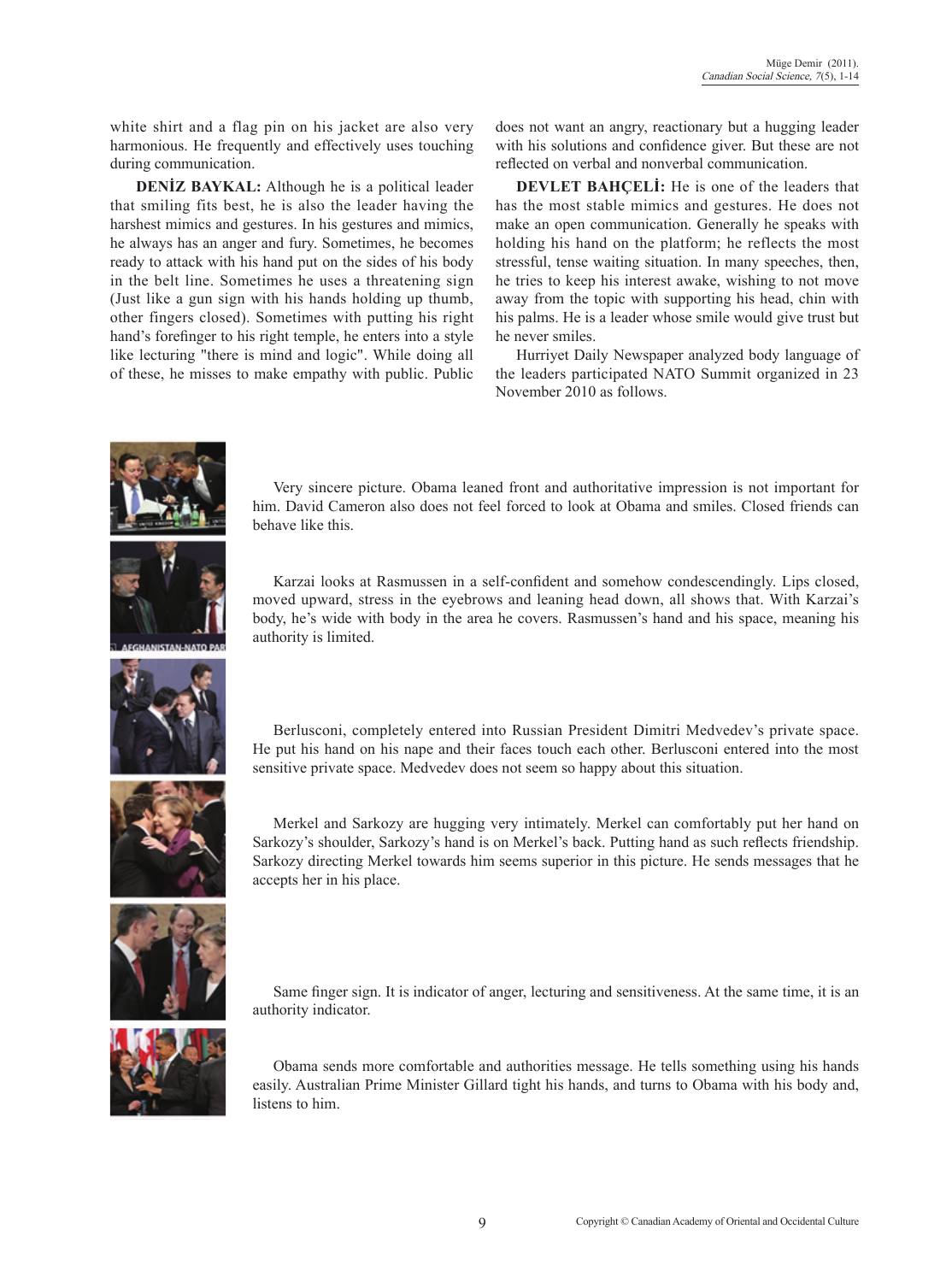

Having hands put in this way reflects stopping and narrowing the topic. Putting head back as such is indicator of challenging.

Very sincere picture. Rasmussen comfortably put his hand on Berlusconi's shoulder. It is complete reflection of sincerity. In the same way, Berlusconi also puts his hand around Rasmussen's reins.

Berlusconi, completely entered into Russian President Dimitri Medvedev's private space. He put his hand on his nape and their faces touch each other. Berlusconi entered into the most sensitive private space. Medvedev does not seem so happy about this situation.

Turkish Grand National Assembly (TGNA) also analyzed colors that are subject to several scientific researches. According to "political and social meanings of colors", yellow-red-green colors becoming a taboo since it recalls terror in Turkey, were placed in the logo of the court of appeal in Ottoman period. According to the research, color of passion and anger, red, at the same time, is the main color of politics in Turkey and is the color used most by political parties, yellow is identified with liberalism, white, then, symbolizes state in Turks. While British holds red, French blue, Dutch orange, Irish green; religions and beliefs also political parties are symbolized with different colors.

 In a research conducted by Murat Bilgin from TGNA Research Center, the meanings of colors used by some states and in Turkish political history are revealed as follows:

 **White:** Historically, groups advocating absolute monarchy choose white color. Supporters of Bourbon dynasty in France and Tsar Supporters in civil war after October Revolution in Russia used white color as symbol. White colored flags representing Sultan in Ottoman Empire for a long time. In the conquest of Istanbul, it was a white flag that Ulubatlı Hasan put to walls. State officials and high commanders wearing white and riding white horses occur frequently occur in Turkish culture. In Turks, white symbolizes "state" as convenient to these meanings.

**Black:** It is used as a symbol of power and authority over centuries. In Islamic philosophy, black symbolizes "God". It is thought that it is due to obscurity, invisibility, incomprehensibility meanings. Black as the color of Muslims Qabe is also due to symbolizing "God". Black is one the most important symbols of anarchy. Black is also used to symbolize fascism. Almost none of the political

parties in Turkey, even none of the social movements (generally accepted) do not deem black color suitable.

**Brown:** It recalls ground/soil and symbolizes fall. Moreover, time to time, it may have serenity, passivism, conservatism or dependence meanings.

**Red:** It is the symbol of fire, passion, anger, danger and destroy. In politics, it is identified with left ideology, more specifically, with socialism and communism. Many nations choose red color as their symbol color. The most well known examples of this identification are British and Turks. The color used by the most of the political parties in Turkey to represent them is red. Republican People's Party (CHP) and parties in this tradition, Democratic Party and parties in this tradition, Nationalistic People's Party (MHP) and parties in this tradition and many more small to big parties choose red color as their main color. Choosing the colors of Turkish flag is the primary reason for showing how patriotic or, according to circumstance, nationalistic they are. In Turkey, leftist and radical leftist parties also choose red color as the symbol color of leftist ideology, but it is also observed that they choose yellow with red. Worker's party transforming the color of star from yellow to white in the emblem with yellow single star on red ground is also an example.

Green: There are arguments on green representing Islam is due to perceiving green as mirage, oasis, a desire and the biggest treasury for the soils that Muslimism is born and expanded. Green is also acknowledged as the symbol of religion and prophet. In political arena, referring Islam with green, it can be used for Islamic political movements, also referring the color of environmentalists, it can be used by environmentalist parties.

 **Yellow:** It is identified with liberalism and liberal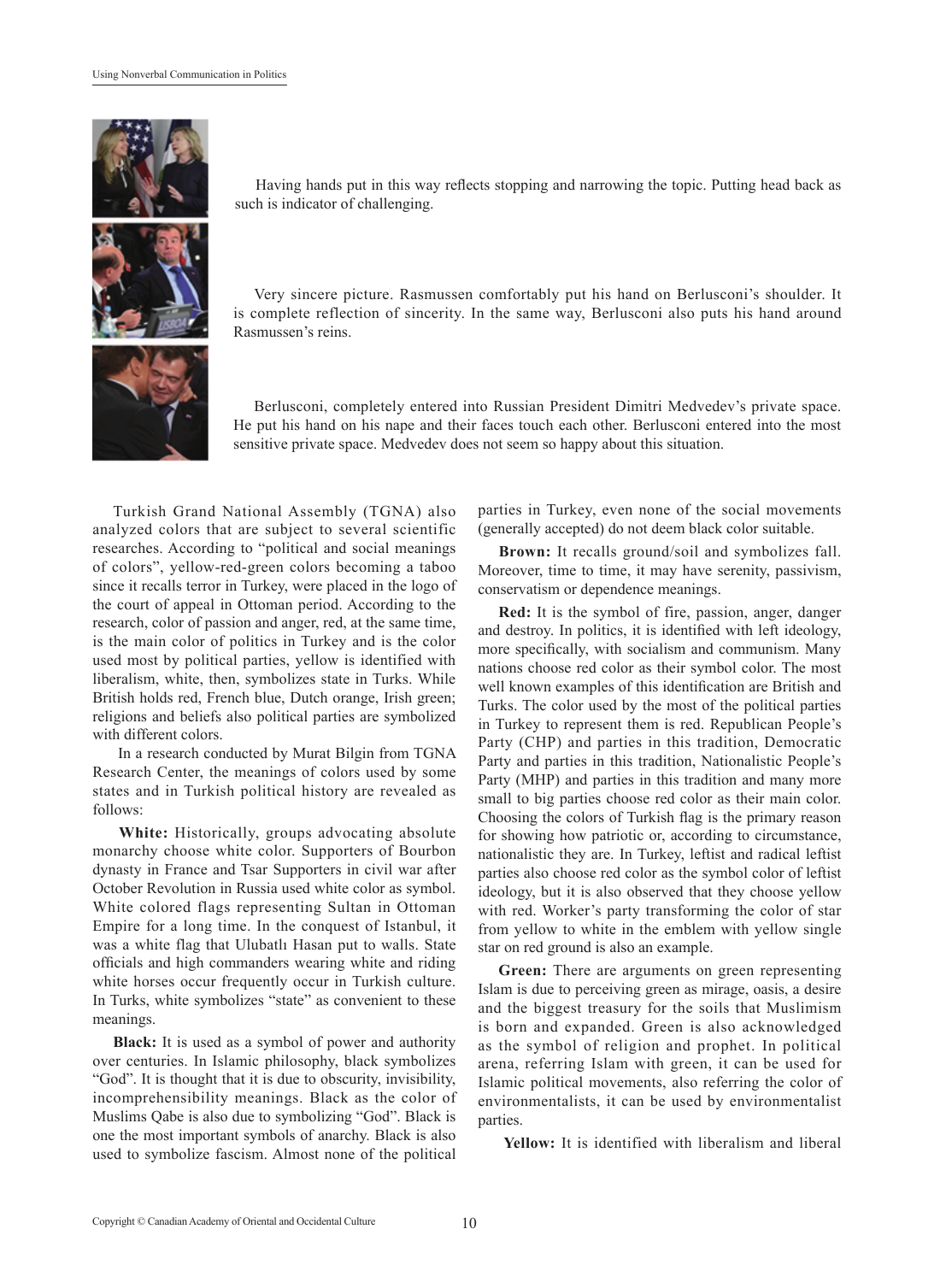parties more. The biggest reason for this is that British Liberal Democrats which has a very important place in British and world democracy history choose this color. In Turkey, Motherland Party identified with liberalism when it is established and in power choosing yellow color also can be perceived as an interesting and conscious choice. Today, yellow as being the color of Justice and development Party (AKP) which is close to liberal values is also notable.

 **Blue:** In monotheistic religions, blue symbolizes Christianity and more frequently Judaism. In Islam, blue is "community color". This blue is not a blue in general meaning but turquoise blue. In Turkish politics, blue is identified with Bülent Ecevit and Democratic Left movement he represents. This identification has reached such a point that light colored tone that Bülent Ecevit especially prefers is even called as "Ecevit blue" by the public. Moreover, Liberal Democrat Part chooses blue color as their symbol color.

**Dark Blue:** It symbolizes infinity, authority, productivity. Thus, more than half of the companies in the world use dark blue in their logo.

 **Gray:** While it may mean neutrality and humbleness, it may also symbolize depression. In Christianity, gray symbolizing immortality of the spirit besides mortality of the body, in Judaism it means wisdom.

Also in referendums holding an important place in Turkish political life, "impact of colors" is also emphasized. In 1987 referendum, the color of "no" was orange; the color of "yes" was blue. In 2007 and 2010 referendums, "yes" was represented with white, "no" was represented with Brown. In the whole world, "red" as being international sign of "no", and symbol of refusal also recalls the same meaning in traffic and games as is known. As the usage of white for "yes" is understandable as being the color of peace and holding brightness, neutrality, purity meanings; using brown instead of red is due to recall "feeling to leave in a short period of time" as mentioned above in the goals of using it in the fast food restaurants. In 2007 referendum organizing Presidency election and making to be held in every four years, using white in "yes", Brown in "no" and winning the referendum, is due to AKP believing in the impact of "color" as important elements of nonverbal communication.

Physical characteristics, are effective nonverbal communication factors in image making and message sending symbols such as character, disposition, walking, Education, dressing style. In this manner, accessories used by political leaders may stand out. Some leaders in our Turkish political history, like one of our former Presidents Tutgut Özal's "Address to the Nation" with his pen, are remembered with their accessories. Accessories and identified colors such as Süleyman Demirel's hat waved to the crowds, Bülent Ecevit's blue color shirt and hat, Necmettin Erbakan's shiny ties, Mesut Yılmaz's white collar shirts, Tansu Çiller's scarf, Cem Uzan's wearing white shirt along his election campaign are the symbols that differentiate politicians from other candidates and catchy in the voter's mind (Kırlı ve Ünal, 2004, p. 58-59).

Besides all of these, "time" perception şs also important as we mentioned in nonverbal communication elements and holds serious messages in political atmospheres. US President Barack Obama delaying the meeting with Prime Minister Erdoğan during G-20 meeting in Toronto, Canada due to one hour extension of USA-Ghana World Cup Quarter Final game is an important example in Turkish and world political history. Uranium Exchange Deal with Iran, Israeli attack on Gaza Flotilla, and PKK as topics to be revealed in the meeting, while media did not cover Prime Minister Erdoğan waiting for Obama for an hour due to Ghana-USA game, what is significant in the agenda of the media was the 'body language', and focused on 'self-confident posture' of Erdoğan towards Obama.

Another case in which body language constituting an important type of nonverbal communication was effectively used and appeared in the media was that in Erdoğan-Obama meeting before Toronto, in another critical meeting, Erdoğan crossing his legs towards Obama during his Washington visit. In media, Bülent Ecevit's posture in the meeting with US President George Bush of that time was reminded, and argued that Turkey with Erdoğan has 'more equal' relation, there was an attempt to prove that Turkey is US's 'model partner'.

Again there was a deep interest from the media on Obama sitting next to Prime Minister Erdoğan in Nuclear Energy Summit held in April 2010. It was emphasized that US President attached great importance to Turkey with such choice.

During Obama's visit to Istanbul, Obama speaking with "touching Erdoğan's shoulder" and "looking into his eyes" was again an expression of "sincerity" in bilateral Relations, according to press.

Within year 2010, another influential nonverbal communication and crisis making case happened between Israel and Turkey. Inviting Turkish Ambassador to tell Aviv to the Foreign Ministry in order to express reaction to Prime Minister Erdoğan's speeches and Israeli opposition in soap operas in Turkish televisions, Israel reacted with disregarding diplomatic practices. Israeli Deputy Minister of Foreign Affairs Danny Ayalon, called upon to pay attention that "Turkish Ambassador Oğuz Çelikkol sitting on a chair lower than theirs in the room" in his speech to Israeli journalists in Hebrew. Moreover, Danny Ayalon did not shake hands in the meeting with Turkish Ambassador to Israel Oğuz Çelikkol despite journalists' insistence. Diplomatic crisis occurred due to not making a statement in common language, not shaking although being in a formal relationship, trying to give the message to the other side "being in a lower position"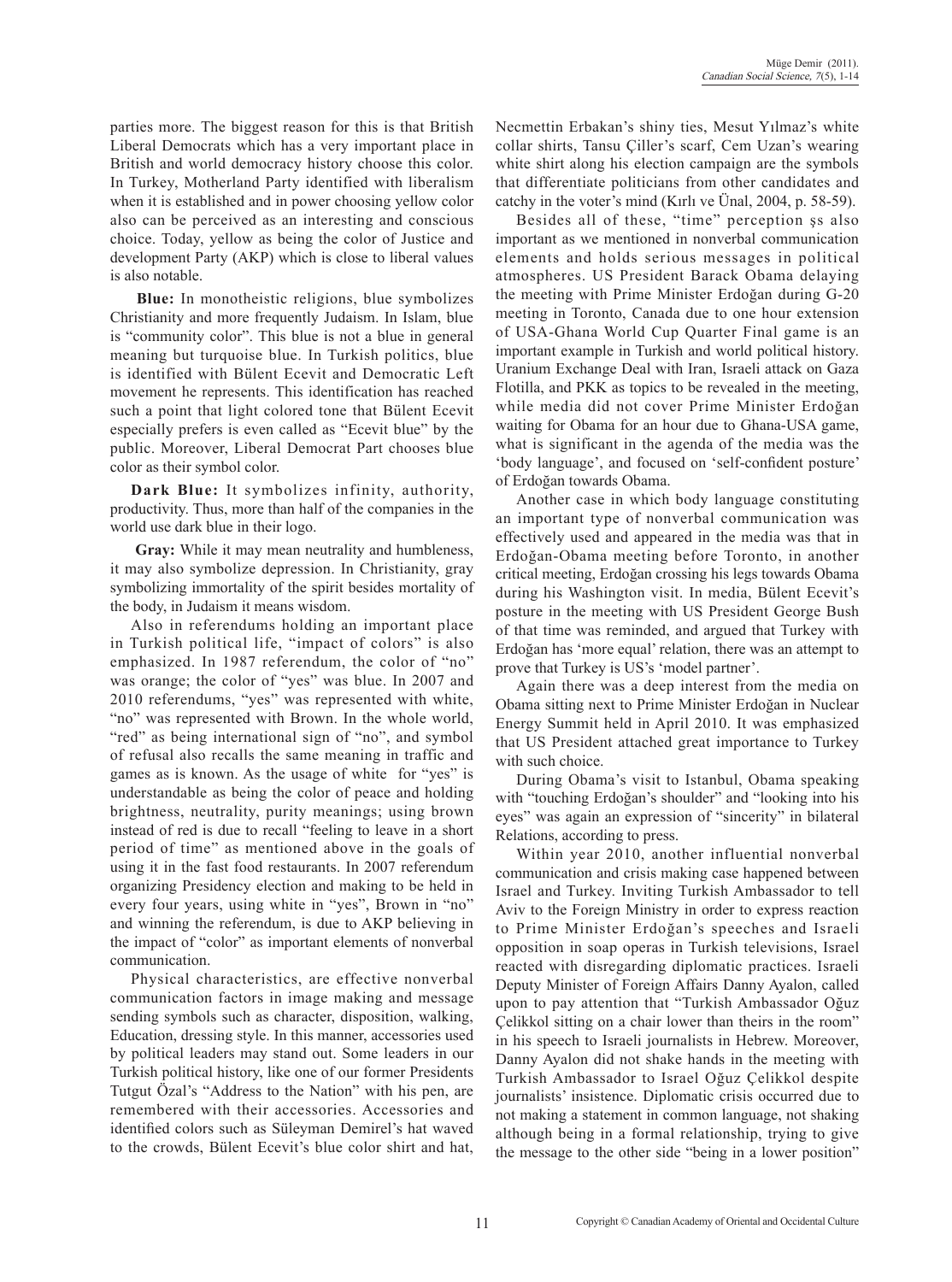with hosting in a lower chair, and holding meeting with journalists being sent out.



When we come to the subject on how space perception in nonverbal communication is used, again, US President Obama is a good example. Obama, after presidential elections, redecorating Oval Office which is decorated by Laura Bush, wife of Former US President George W. Bush, paid attention to use pastel colors. Obama, taking away the carpet which is the favorite item of Bus in the presidency room, saying that it spreads 'optimism', Obama put cream colored carpet again with presidency seal. In Oval Office, mostly green colored textures with yellow colored wood furniture, Obama ensured a cozy place. Instead of Winston Churchill's statue, putting Martin Luther King was another nonverbal communication message. Bush's light green sofa, velvet chairs in yellow tones is placed. It was the center table changed the mood in the room most. A fruit plate is put on the table made of walnut and mica in order to soften the room's seriousness. Classic lamps were replaced with modern ones. Wallpapers in yellow tones also contributed to the cozy atmosphere in the Office.





Argument advocated by many designers in the world on that colors express feelings, was used also during Barack Obama and Joe Biden's election campaign. In the pictures given below it is seen that Obama wears red, Biden wears blue tie, and both of them use their shirts without jacket. Red tie transmits power, offensiveness; blue tie transmits trust and faith. Like in the first picture, hugging arms is a behavior often observed among politicians when they wish to introduce themselves to the people as "fighter" and to announce that they are ready to help American people. As can be seen in the second picture, while Obama draws more soft and idealist image; Biden is talkative and aggressive. (http://dickgoodnuts.blogspot.com/2008/08/ non-verbal-communication-in-politics.html)

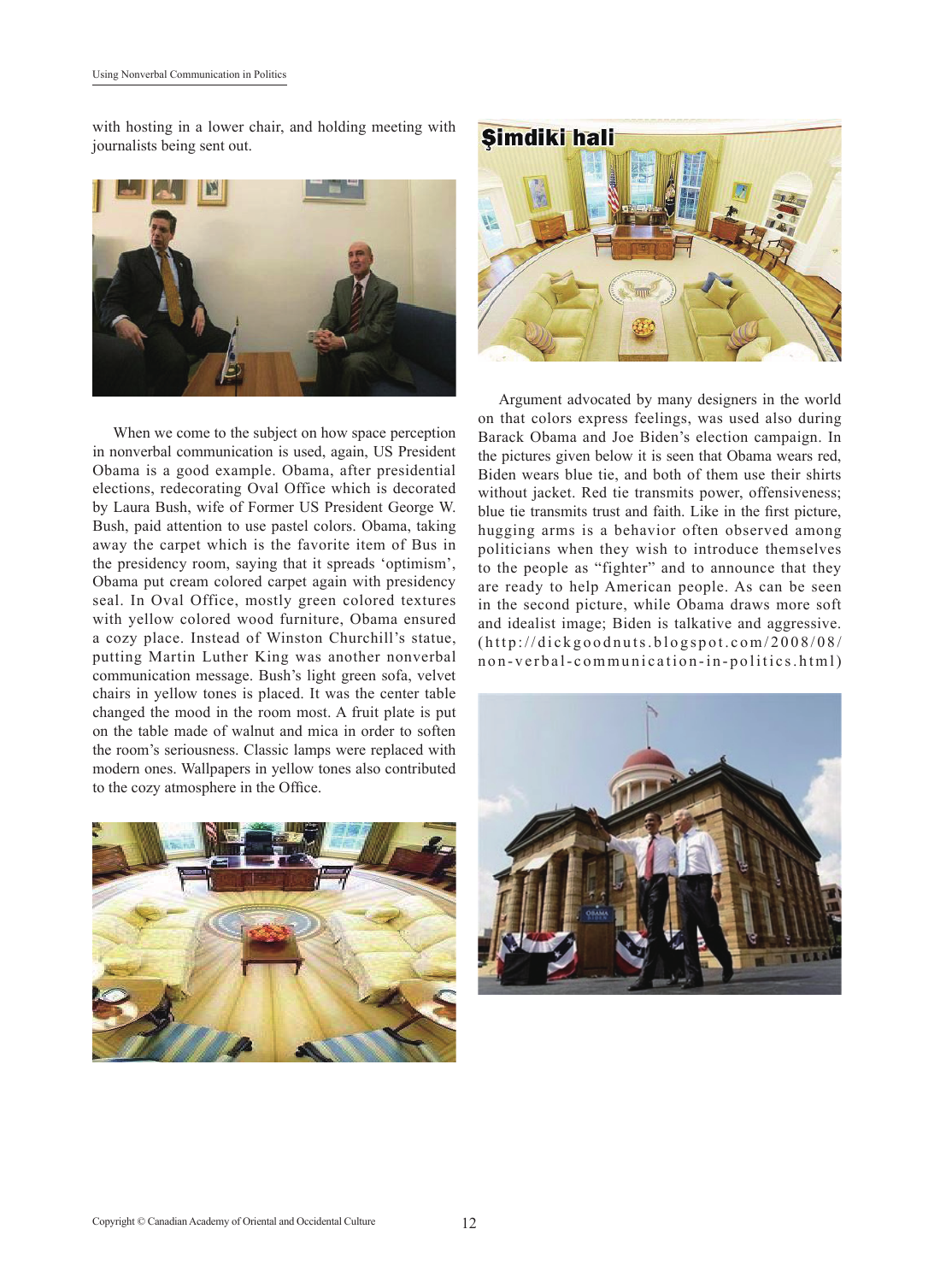

# **CONCLUSION**

Question of 'how political leaders use nonverbal communication elements' as the starting point of the paper, nonverbal communication elements with increasingly affecting the image making of political leaders today, and also undeniably important in international politics, its place in communication literature are revealed with a general look. At this point, what must be argued is that the impacts of nonverbal communication elements such as place, time, color, accessory, body language and their usage. As mentioned before, communication, basically an activity of humans, is a fact unifying people, organizations, and societies. It is social because it enables social life and the basis of social life. Politics, on the other hand, is an art or science of governance, meaning political science. It is a business of affecting, changing or directing government/state performances. It is the knowledge or the art or seizing and holding state governance or control. It is competition between individuals and groups related to power and leadership. It is the sum of relationship mixture of people living in a society. In societies governed with democracy, political parties and their leaders take governance function. Political leaders are the ones who take governance decisions of the society and wish to contribute, affect governance decision/s of a society. Political leadership dimensions, and also political leaders' nonverbal communication usage dimensions are in international, national or local levels. Just like Bülent Ecevit designing 'Popülist' and 'Karaoğlan' images, Süleyman Demirel designing 'Sombrero' and 'Father' images, using these elements against Turkish people or being used in the attitude that Israeli Deputy Foreign Minister and USA President developed against Turkey and the ones in crisis occurred in diplomacy between countries.

Society, in evaluating political leaders, applies some other information other than discourses. These informationies are generally gathered through nonverbal communication. For the voters in the society and societies and politicians in other countries, each symbol like dressing style, jewelleries, accessories, posture, using gestures and mimics, looks besides voiced tone, rhetorics, capability in mother tongue in face to face relation are the elements for evaluation and persuasion process.

Nonverbal elements, as we mentioned in the beginning of the article, are more effective than verbal communication elements and words, and are considered as more catchy, persuasive and convincing.

Besides; image made with nonverbal communication is the sum of skills that political leaders should develop and today it is aimed to create through professional help. When nonverbal communication elements together with the message to be sent and personal characteristics are paradoxical, persuasion on target audience cannot be ensured. According to Milburn (1998, p. 49) arguing that analyzing different social factors such as age, race, education, and sex together with political behaviors should be amongst the basic functions of public surveys, "These factors are the indicators of how the experiences of individuals differ and thus they are political directors of political behavior differences between people as a secret power. Each variable should be taken under control and new impacts should be measured" (Ünal Erzen, 2010, p. 79). Thus, 'how political leaders use nonverbal communication elements and their impact on the society' is also an important variable to be analyzed. It must be researched and explained because it is important and directive factor in defining the images of political leaders and their countries, and international relation levels. Article aims to explain how politicians use nonverbal communication elements in national and international levels with examples.

### **REFERENCES**

Çallı, İ. (2007). Bir Sözsüz İletişim Öğesi Olarak Renk ve Renk Kullanımının Basılı Reklam Araçlarında Tüketici Algısı Üzerine Etkisi, Ege Üniversitesi, Yayınlanmamış Yüksek Lisans Tezi, İzmir.

- Gökcan, K, (2011). Politika ve İletişim. Retrieved from http:// www.sosyalhizmetuzmani.org.
- Göze, E. (1995), Siyonizmin Kurucusu Theodor Herzl'in Hatıraları ve Sultan Abdülhamit, Boğaziçi Yayınları, İstanbul
- Gürüz, D., Eğinli A. (2008), İletişim Becerileri, Nobel Yayıncılık, Ankara
- Ker Dinçer, M. (2010), Sözsüz İletişim
- Kırlı, H., Ünal, H. (2004), Seçim Kazanma Sanatı, Ani Matbaa ve Cilt Evi, İstanbul
- Obama'dan Erdoğan'a: One Hour (27.06.2010), Cumhuriyet Gazetesi, www.cumhuriyet.com.tr
- Özçelik, B. (30 Mart 2008), Hürriyet Gazetesi, www.hurriyet. com.tr
- Özdemir, S. (2006), Politik Pazarlamada İmaj,Ankara Üniversitesi, Yayınlanmamış Yüksek Lisans Tezi, Ankara